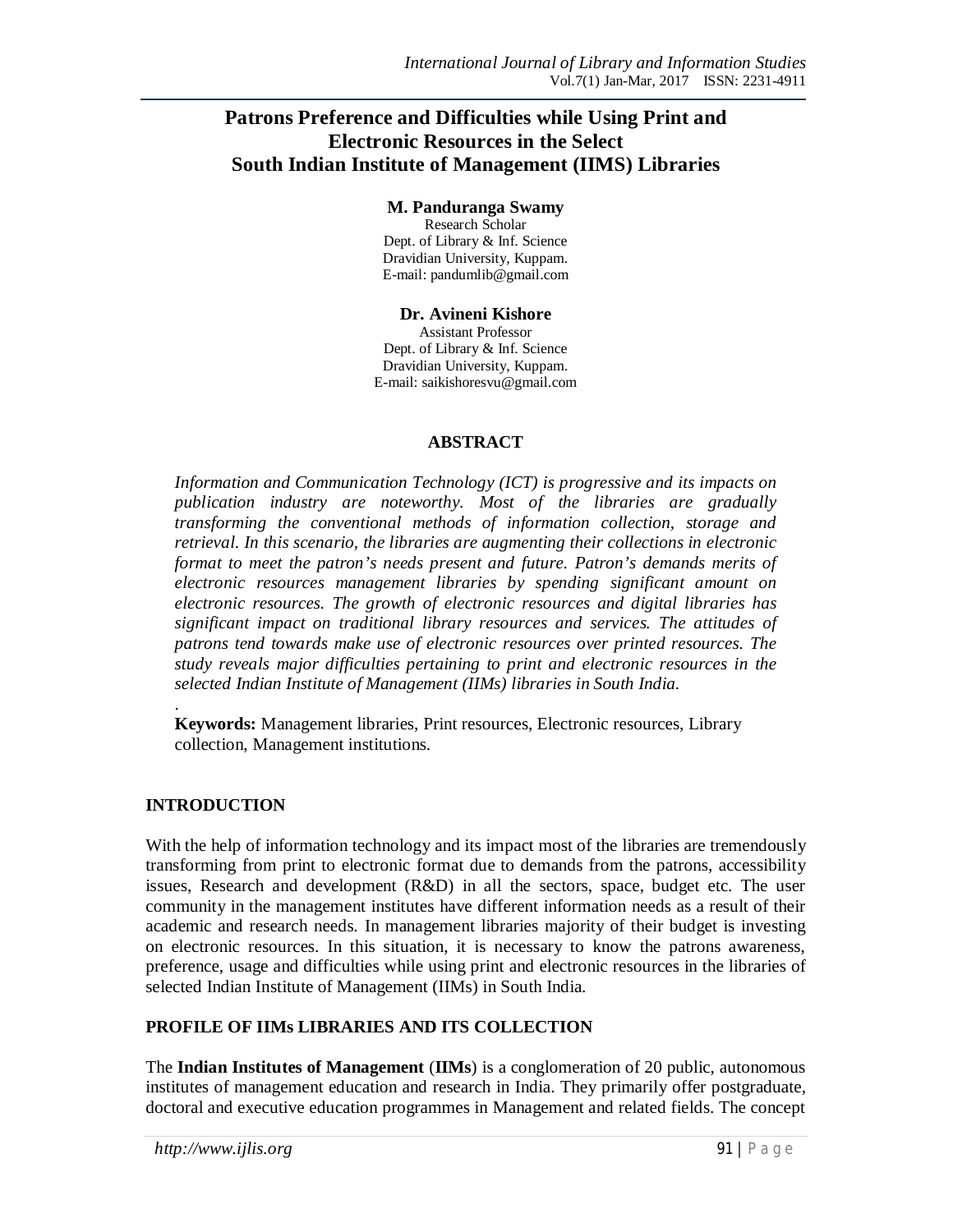of starting up of IIMs was the brain child of Jawaharlal Nehru, the first Prime Minister of India. The top business schools in the country such as IIMs and ISB are always making headlines for innovative management concepts and idea generation. They become hub of think tankers in Management, Entrepreneurs and many more. This clearly shows that importance of excellence in education and faculty of business schools. The below table shows the selected IIMs libraries profile and its collection as per 2015-16 academic years:

| <b>DISCRIPTION</b>      | Tuble 1, Inginights of Hims and no holdly concentru<br><b>IIM-Bangalore</b> | <b>IIM-Kozhikode</b> | <b>IIM-Trichy</b>  |
|-------------------------|-----------------------------------------------------------------------------|----------------------|--------------------|
| Established             | 1973                                                                        | 1996                 | 2011               |
| Location                | Bannerghatta Road,                                                          | Kunnamangalam,       | Trichy,            |
|                         | Bangalore, Karnataka.                                                       | Kozhikode. Kerala.   | Tamil Nadu.        |
| Library                 | Visionary Technology                                                        | <b>LIBSYS</b>        | <b>LIBSYS</b>      |
| Management              | <b>Library Solution</b>                                                     |                      |                    |
| Software                | (VTLS)                                                                      |                      |                    |
| Digital Library         | <b>D</b> space                                                              | DSpace & Green       | 00                 |
|                         |                                                                             | Stone                |                    |
| Internet / Wi-Fi        | Yes                                                                         | Yes                  | Yes                |
| collection              |                                                                             |                      |                    |
| <b>Library Timings</b>  | 9.00 am to 7.00 pm                                                          | 9.00 am to 10.00 pm  | 9.00 am to 9.00 pm |
| <b>Library Space</b>    | 55,000 Sq.feet                                                              | 55,000 Sq.feet       | 2300 Sq.feet       |
| Seating                 | 380 members                                                                 | 300 members          | 50 members         |
| accommodation           |                                                                             |                      |                    |
| <b>Books</b>            | 166986                                                                      | 35640                | 3564               |
| E-Books                 | 884                                                                         | 200000               | $-$                |
| Print periodicals       | 214                                                                         | 275                  | 32                 |
| <b>Online Databases</b> | 109                                                                         | 54                   | 19                 |
| Audio Video             | 13440                                                                       | 3974                 | 166                |
| Resources               |                                                                             |                      |                    |
| Thesis /                | 1097                                                                        | 10                   | $- -$              |
| <b>Dissertations</b>    |                                                                             |                      |                    |
| <b>Back Volumes</b>     | 34846                                                                       | 6119                 | 460                |

**Table 1: Highlights of IIMs and its library collection**

### **REVIEW OF LITERATURE**

There are large numbers of studies available in the research problem. Few important studies are discussed here**. Krishna Naik and Raju Naik (2016)** Studied use and impact of electronic resources by Higher education students and faculty members in Chikkamangalur District. Questionnaire was used for data collection. The results found that 82.22 percent of the respondents are aware of e-resources. 89.18 percent of the respondents were preferred ejournals to seeking information, 95 percent of the respondents were used e-resources for class assignments purpose. 64 percent of the respondents felt that limited number of computer terminals, lack of e-resources knowledge and skill are the major problems while accessing the e-resources. 41 percent of the respondents preferred user education on e-resources and information technology.

**Nnadozie et al. (2015)** examined the use of journals in universities and polytechnics academic libraries in Nigeria. Questionnaire was used for data collection. It is focused on type of journals used, purpose of used, subject journals, and problems faced by users while using journals. The results found that majority of the university respondents used the journals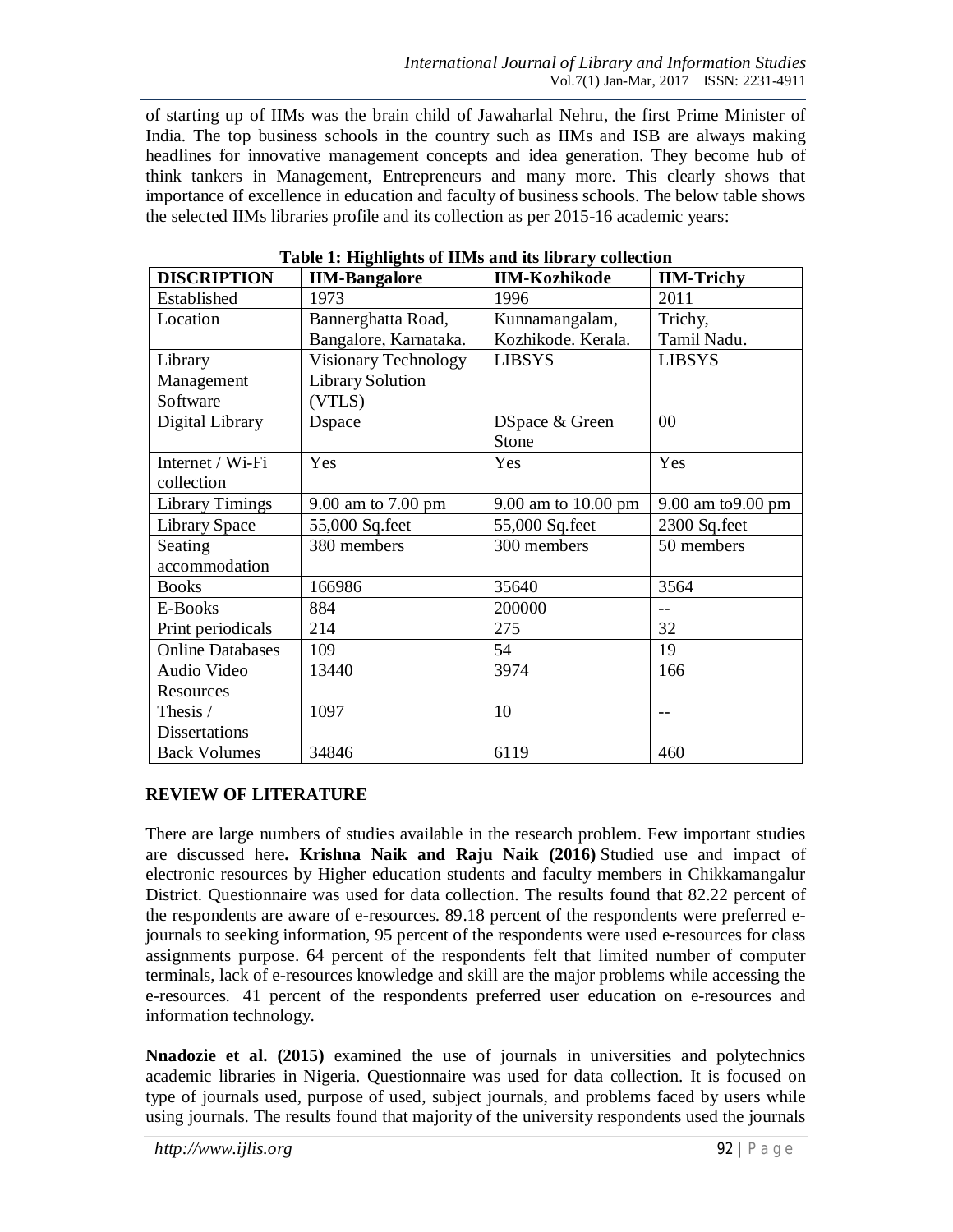for knowledge on new development in their respective fields, research purpose and academic assignments purpose. Polytechnic libraries respondents used journals to acquire general knowledge and various academic assignments. The university respondents used core/primary journals, professional and academic and peer review journals whereas Polytechnic libraries used multi-disciplinary and trade journals. Majority of the respondents responded that an Index card is the major channels to access point to the journals. Shortage of library staff is the main problem in libraries. Some of the recommendations are made to improve the library services at the end.

**Ravinder (2015)** author highlighted the problems faced in accessing the electronic resources and its influences in research productivity among the research scholars at Sri Krishnadevaraya University library, Anantpuram. The majority of the respondents 75 percent were aware of UGC- Infonet consortia, 96 percent used e-journals for research work and 61 percent of respondents preferred print format. The majority 73 percent of respondents faced technical problems due of lack of computer terminals, 65 percent of respondents faced problems due to lack of training while 59 percent of researchers faced difficulty with bandwidth and slow internet speed issues. 29 percent of researchers indicated that computers caused irritation to eyes and problems over searching.

**Mostofa (2011)** conducted a survey on usage and access of internet among 137 business students in DarulIhsan University, Bangladesh, Majority of the respondents use internet for education purpose. Google and Yahoo Search engines are found to be more widely used than other search engines. The majority of the respondents said major problem faced by students in their use of internet included slow access speed and less number of terminals.It was recommended at the end of the article that the internet bandwidth and computer terminals should be increased to overcome the problems.

**SampathKumar, and Kumar G T (2010)** examined the perception and use of e - resources and the internet by the engineering, medical and management academics in Bangalore City India. The objective of this study was to find out how academics compare e-resources with print resources and how they perceive the advantages of e- resources and problems for accessing them. It further analysed the extent and purpose of internet usage and factors influencing it and informed of the high quality free internet resources and how to access them.

**Varaprasad, S.J.D and Madhusudan, S. (2010)** in their study "E-journal consortium: it is a success story always?" reveal that internet and telecommunication technology has changed the scenario of libraries. The only way to face these problems is through Library consortium. This case study of CSIR e-journals consortium reviews the need of consortium, types advantages and disadvantages of a consortium, problem faced and possible solutions of some these problems.

**Soyizwapi and Hoskins (2009)** in their study "Use of electronic databases by postgraduate students in a University based Faculty of Science and Agriculture" dealt with an equivalent study on the usage pattern of postgraduate student sin the faculty of Science and Agriculture at the University of KwaZulu Natal, Pietermaritzburg on the usage of electronic databases. Survey was conducted using questionnaire method for collecting data. It was observed that two thirds of the students used the OPAC, CD-ROM and online databases while other students preferred other sources to find information. It was also found that the students had different patterns of use and faced various problems while using the electronic databases. The study projected the importance of improved service delivery and training of staff and students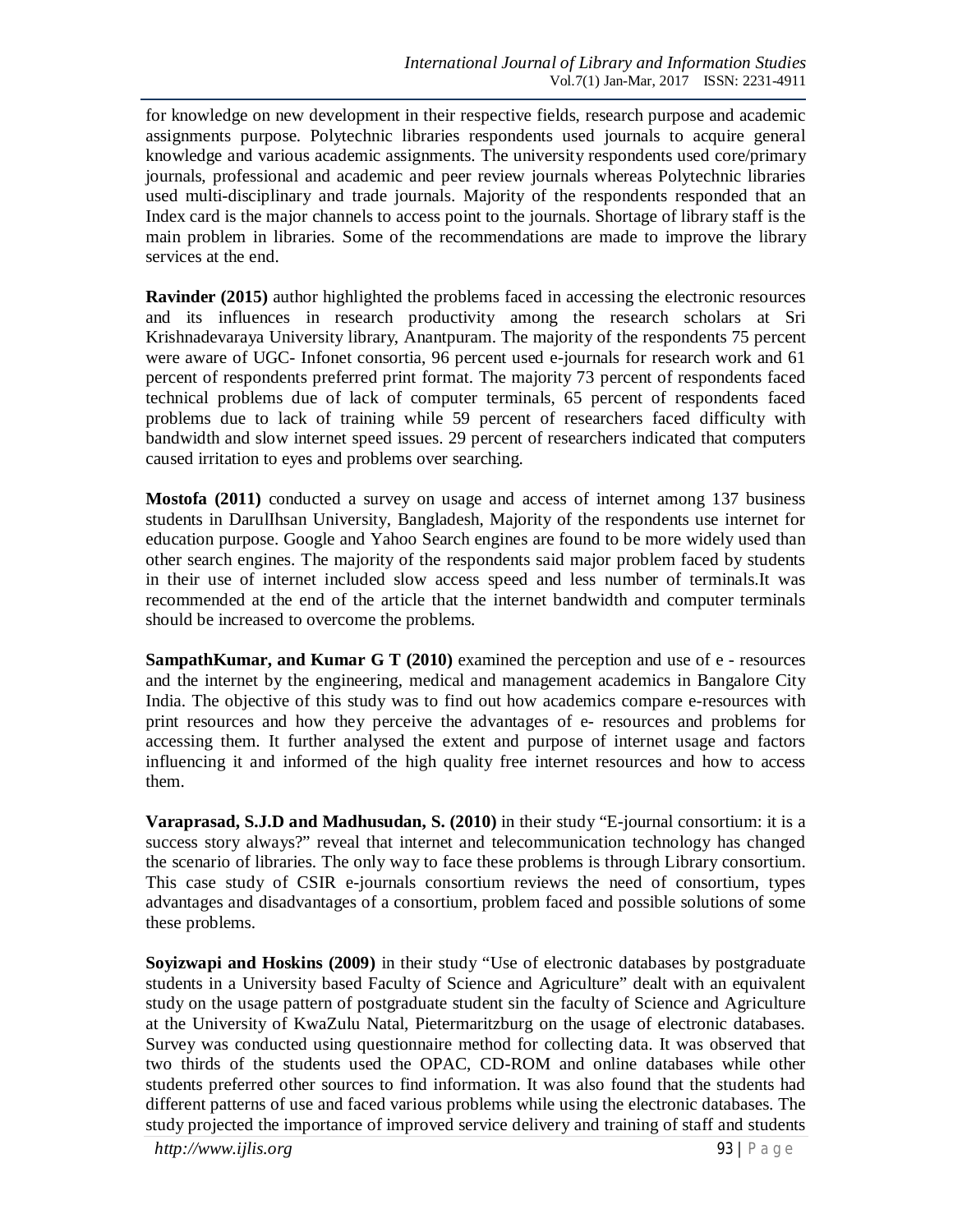in the use of library as well as recommendations for the training of students and staffs for productive use of online databases.

**Sinha, Manoj Kumar (2008)** Addressed the various issues relating to access and bibliographic control of electronic journals, access problems, policy issues and growth of e-Journals consortium approach to subscribe scholarly peer reviewed journals for their patrons in network environment. It is concluded that in developing countries, number of e-journals is less. Further the e-journals are very costly and there is also an inadequacy of the funds with parent institutions.

**Ferguson (2006)** examined the change of University of Hong Kong libraries are successfully shifted from print to electronic collection. This charge created new technical problems in managing huge number of resources and promoting the e-resources to the patrons. The managing print and electronic version of the resources are complex and time consuming and the necessary importance and cost of technical infrastructure, copy right issues are explained.

**Gurudev Singh (2002)** Study carried using questionnaire method to know the users views on purpose, frequency, problems faced by the users in using library resources and various aspects. Received 44 respondents from the faculty members. 36.36 percent of the faculty members visit the library for the purpose of making notes for teaching. 27.7 percent of students visit for updating their knowledge in their area. Text books were most frequency used followed by reference books and general books.

## **OBJECTIVES OF THE STUDY**

- To investigate the patrons preference on the print and electronic resources
- To identify the frequency of electronic gadgets used by the patrons
- To find out the difficulties while using the print and electronic resources
- To give appropriate solutions to overcome the difficulties faced by patrons while accessing the print and electronic resources

### **METHODOLOGY**

In order to study the patron's preferences and opinions on print and electronic resources at Indian Institute of Management (IIMs) libraries, the investigator has selected Post-Graduate students, Research Scholars and Faculty Members of three selected IIMs in South India, namely Indian Institute of Management – Bangalore (IIM-B), Indian Institute of Management, Kozhikode (IIM-K) and Indian Institute of Management- Trichy (IIM-T). These libraries have been selected purposefully and simple random sampling technique was used to select the users of libraries for data collection.

The study found that there are 2080 library users in the three IIMs. Among them, 1738 are postgraduate students, 154 are research scholars and 188 are faculty members. A total of 1040 (50%) users have been selected for the study and questionnaire administered to them. Out 1040 questionnaires, 717 (68.95 percent) filled questionnaires were received back. For analysis the raw data, IBM Statistical Package for Social Science (SPSS) version 23 software was used.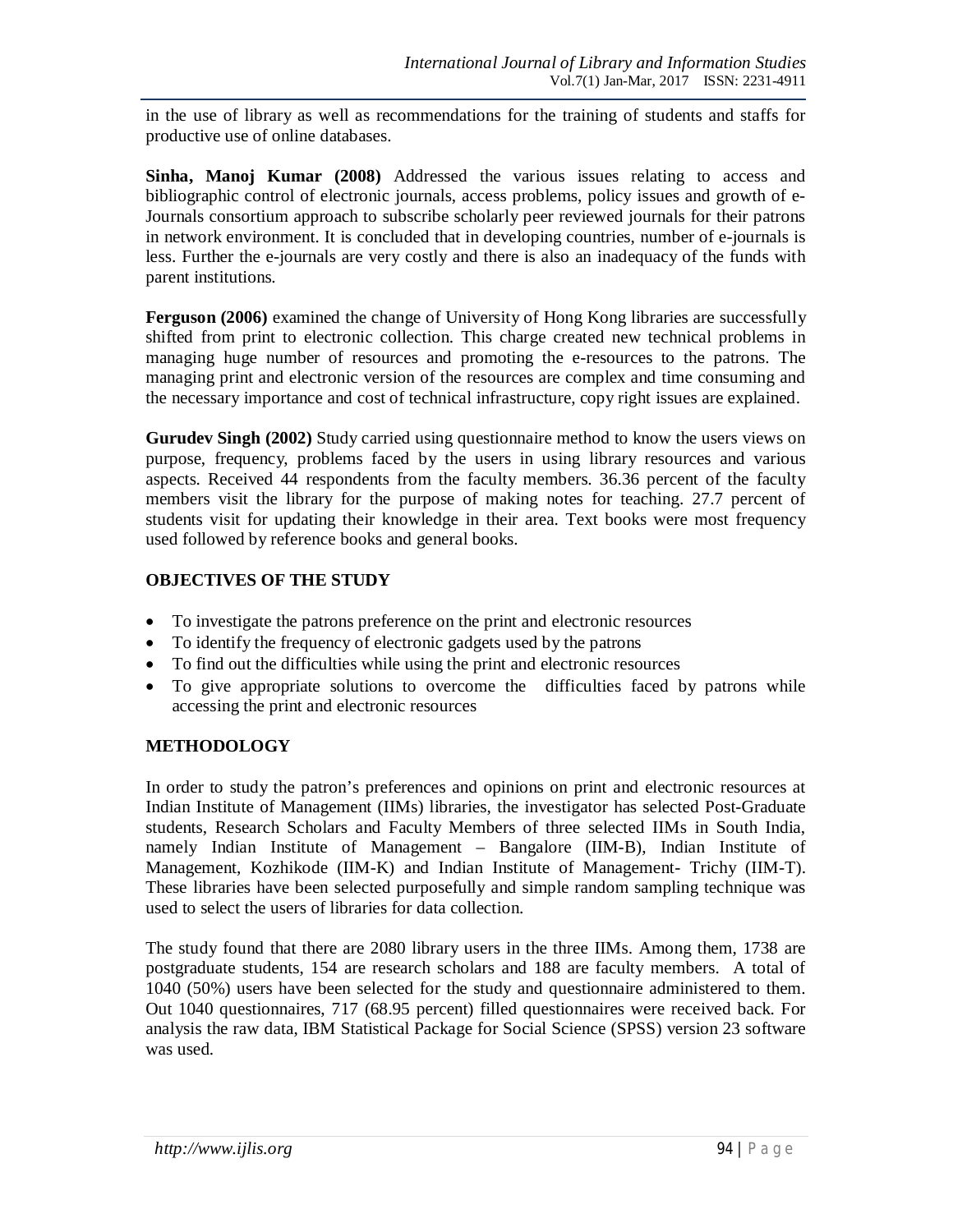#### **ANALYSIS AND INTERPRETATION OF DATA**

This part deals with the analysis of data received through questionnaires from postgraduate students, research scholars and faculty members.

| <b>Name of the Institution</b> | <b>Respondents</b> |               |
|--------------------------------|--------------------|---------------|
|                                | In Number          | In Percentage |
| $IIM - Bangalore$              | 320                | 44.63 %       |
| $IM - Kozhikode$               | 282                | 39.33 %       |
| <b>IIM-Trichy</b>              | 115                | 16.04 %       |
| Total                          | 717                | 100.0         |

| Table 1: Distribution of respondents according to institute |  |  |
|-------------------------------------------------------------|--|--|
|-------------------------------------------------------------|--|--|

It is evident from the table 1 that out of the total respondents 44.63 percent (320) belongs to IIM-Bangalore, 39.33 percent (282) belongs to IIM-Kozhikode and the remaining 16.04percent (115) respondents are from IIM-Trichy.

| Gender       |          | <b>Name of the Institute</b> |             | <b>Total</b> |
|--------------|----------|------------------------------|-------------|--------------|
|              | $IM-B$   | <b>IIM-K</b>                 | $IM-T$      |              |
|              | 236      | 189                          | 102         | 527          |
| Male         | (73.75%) | $(67.02\%)$                  | (88.70%)    | $(73.50\%)$  |
| Female       | 84       | 93                           | 13          | 190          |
|              | (26.25%) | (32.98%)                     | $(11.30\%)$ | $(26.50\%)$  |
|              | 320      | 282                          | 115         | 717          |
| <b>Total</b> | (100.00) | (100.00)                     | (100.00)    | (100.00)     |

|  | Table 2: Distribution of respondents according to gender |
|--|----------------------------------------------------------|
|--|----------------------------------------------------------|

The above table data conveys that 73.5 percent (527) are male respondents and 26.5 percent (190) are female respondents. It is inferred from the classification that there is domination of male respondents in sample composition.

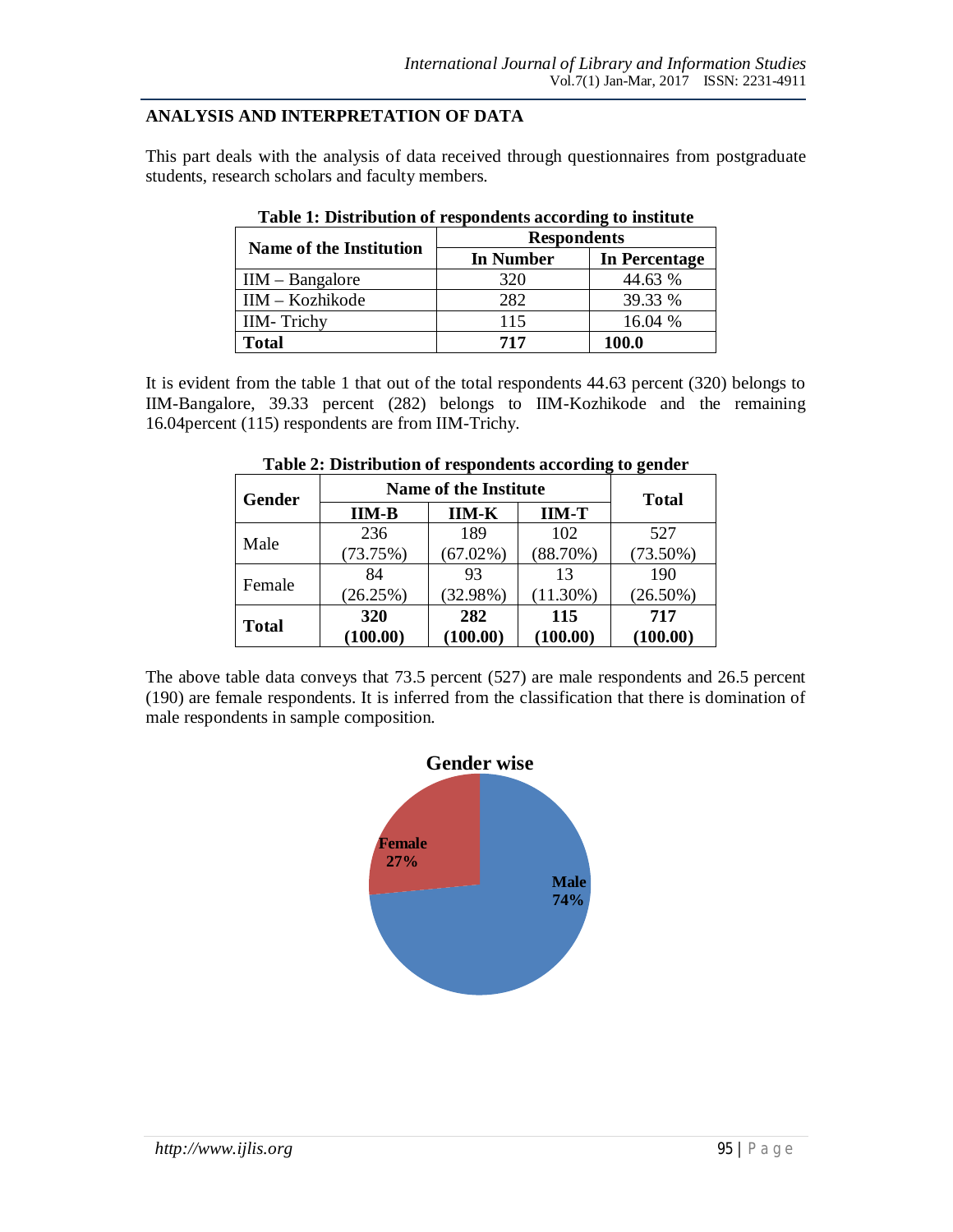*International Journal of Library and Information Studies* Vol.7(1) Jan-Mar, 2017 ISSN: 2231-4911

| Table 3: Distribution of respondents according to their graduation background |                    |                             |                           |              |
|-------------------------------------------------------------------------------|--------------------|-----------------------------|---------------------------|--------------|
| <b>Graduation</b><br>background                                               | <b>PG</b> students | <b>Research</b><br>scholars | <b>Faculty</b><br>members | <b>Total</b> |
| Engineering                                                                   | 425                | 21                          | 24                        | 470          |
|                                                                               | (71.67%)           | (43.75%)                    | (31.58%)                  | (65.55%)     |
| Humanities &                                                                  | 76                 | 12                          | 30                        | 118          |
| <b>Social Sciences</b>                                                        | $(12.81\%)$        | $(25.00\%)$                 | (39.47%)                  | $(16.46\%)$  |
| Sciences                                                                      | 92                 | 15                          | 22                        | 129          |
|                                                                               | $(15.52\%)$        | (31.25%)                    | (28.95%)                  | (17.99%)     |
| <b>Total</b>                                                                  | 593                | 48                          | 76                        | 717          |
|                                                                               | $(100.00\%)$       | $(100.00\%)$                | $(100.00\%)$              | $(100.00\%)$ |

Graduation-wise classification of the respondents was observed from the above table that there is domination of engineering students whose percentage share is 65.55. The other two departments such as Humanities & Social Science (16.46%) and Science (17.99%) have lower strength as compared with Engineering.

|              |                 | <b>Academic wise</b> |                |              |
|--------------|-----------------|----------------------|----------------|--------------|
| Format       | <b>PG</b>       | <b>Research</b>      | <b>Faculty</b> | <b>Total</b> |
|              | <b>Students</b> | <b>Scholars</b>      | members        |              |
| Print        | 77              | 12                   | 13             | 102          |
|              | (12.98%)        | $(25.00\%)$          | $(17.11\%)$ .  | (14.23%)     |
| Electronic   | 189             | 18                   | 19             | 226          |
|              | (31.87%)        | (37.50%)             | $(25.00\%)$    | (31.52%)     |
|              | 327             | 18                   | 44             | 389          |
| <b>Both</b>  | $(55.14\%)$     | (37.50%)             | (57.89%)       | (54.25%)     |
|              | 593             | 48                   | 76             | 717          |
| <b>Total</b> | $(100.00\%)$    | $(100.00\%)$         | $(100.00\%)$   | $(100.00\%)$ |

**Table 4: Preference of format**

The above table shows that majority of the respondents (54.25%) are using both formats print as well as electronic for getting the information. It is also clear that 14.23 percent of the respondents use print format and remaining 31.52 percent prefer electronic format.

When asked the user's preference for print format, one third of the respondents replied that print format is easier to read than computer screen, and more easily to exchange than electronic format without any copyright and license issues. Print resources have longer life than electronic resources without any viruses and do not damage the technological devices.

|  |  |  |  |  | Table 5: Opinion on difficulties while using print resources |  |  |  |  |  |
|--|--|--|--|--|--------------------------------------------------------------|--|--|--|--|--|
|--|--|--|--|--|--------------------------------------------------------------|--|--|--|--|--|

|                |                 | <b>Academic wise</b> |                |              |
|----------------|-----------------|----------------------|----------------|--------------|
| Opinion        | <b>PG</b>       | <b>Research</b>      | <b>Faculty</b> | <b>Total</b> |
|                | <b>Students</b> | <b>Scholars</b>      | members        |              |
| <b>YES</b>     | 519             | 42                   | 61             | 622          |
|                | (87.52%)        | $(87.50\%)$          | $(80.26\%)$ .  | (86.75%)     |
|                | 74              | 6                    | 15             | 95           |
| N <sub>0</sub> | $(12.48\%)$     | $(12.50\%)$          | $(19.74\%)$    | (13.25%)     |
|                | 593             | 48                   | 76             | 717          |
| <b>Total</b>   | $(100.00\%)$    | $(100.00\%)$         | $(100.00\%)$   | $(100.00\%)$ |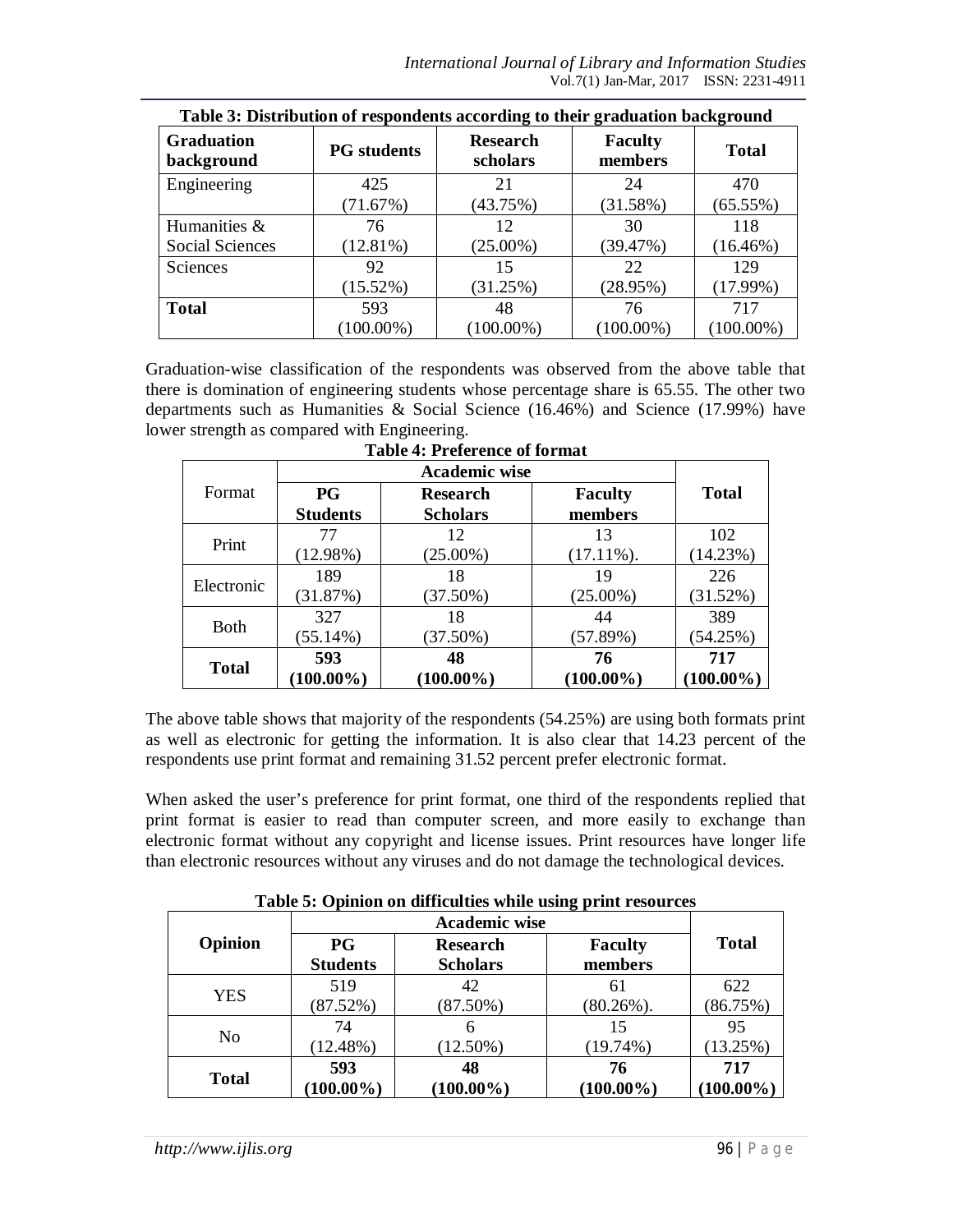Table 5 explain that 86.75% respondents are facing difficulties while using print resources and remaining 13.25 percent respondents not facing any difficulties with print resources.

|                                  | <b>Academic wise</b> |                 |                |              |
|----------------------------------|----------------------|-----------------|----------------|--------------|
| <b>Reasons</b>                   | <b>PG</b>            | <b>Research</b> | <b>Faculty</b> | <b>Total</b> |
|                                  | <b>Students</b>      | <b>Scholars</b> | members        | $(N=622)$    |
|                                  | $(N=519)$            | $(N=42)$        | $(N=61)$       |              |
| Print resources are missing      | 99                   | 6               | 18             | 123          |
|                                  | $(19.08\%)$          | (14.29%)        | $(29.51\%)$ .  | (19.77%)     |
| Difficult to locate the books on | 146                  | 13              | 33             | 192          |
| shelves                          | (28.13%)             | (30.95%)        | $(54.10\%)$    | (30.87%)     |
| Staff are not available always   | 88                   | 10              | 14             | 112          |
|                                  | $(16.96\%)$          | $(23.81\%)$     | (22.95%)       | $(18.01\%)$  |
| Most of the books are old        | 91                   |                 | 5              | 103          |
| dated                            | (17.53%)             | (16.67%)        | $(8.20\%)$     | $(16.56\%)$  |
| International editions are not   | 129                  | 8               | 20             | 157          |
| available                        | $(24.86\%)$          | $(19.05\%)$     | (32.79%)       | (25.24%)     |
| Standard publications books      | 99                   | 9               | 14             | 122          |
| are not available                | $(19.08\%)$          | (21.43%)        | (22.95%)       | $(19.61\%)$  |
| Multiple copies are not          | 295                  | 20              | 30             | 345          |
| available                        | $(56.84\%)$          | (47.62%)        | (32.79%)       | (55.47%)     |

(Multiple answers were allowed to cite more than one difficulty)

The study was carried out to find the difficulties encountered while using the print resources by the patrons. The respondents were allowed to cite more than one problem. Table 6 revels that majority of the respondents (55.47%) replied that multiple copies are not available is the major difficulty while using print resources followed by 30.87 per cent difficult to locate the books on shelves, 25.24 percent International editions are not available, 19.77 percent print resources are missing from the shelves, 19.61 percent sstandard publications books are not available, 18.01 percent staff are not available always and 16.56 percent of the respondents states that most of the books are old dated were the major difficulties noted while accessing the print resources.

| Table 7: Frequency usage of various electronic gadgets |
|--------------------------------------------------------|
|--------------------------------------------------------|

| Е-                                                                                                                                                  | <b>PG Students</b> |         |         | <b>Research Scholars</b> |         |         | <b>Faculty Members</b> |         |         |
|-----------------------------------------------------------------------------------------------------------------------------------------------------|--------------------|---------|---------|--------------------------|---------|---------|------------------------|---------|---------|
| Gadgets                                                                                                                                             | A                  | S       | R       | A                        | S       | R       | A                      | S       | $\bf R$ |
| Desktop                                                                                                                                             | 93                 | 182     | 318     | 3                        | 14      | 31      | 13                     | 28      | 35      |
|                                                                                                                                                     | (15.68)            | (30.69) | (53.63) | (6.25)                   | (29.17) | (64.58) | (17.11)                | (36.84) | (46.05) |
| Laptop                                                                                                                                              | 418                | 129     | 46      | 22                       | 13      | 13      | 59                     | 16      |         |
|                                                                                                                                                     | (70.49)            | (21.75) | (7.76)  | (45.83)                  | (27.08) | (27.08) | (77.63)                | (21.05) | (1.32)  |
| Mobile                                                                                                                                              |                    |         |         |                          |         |         |                        |         |         |
| phone /                                                                                                                                             | 183                | 170     | 240     | 10                       | 25      | 13      | 7                      | 35      | 34      |
| Smart                                                                                                                                               | (30.86)            | (28.67) | (40.47) | (20.83)                  | (52.08) | (27.08) | (9.21)                 | (46.05) | (44.74) |
| phone                                                                                                                                               |                    |         |         |                          |         |         |                        |         |         |
| <b>Nook</b>                                                                                                                                         |                    |         |         | 8                        |         |         |                        |         |         |
| tablet $\overline{\phantom{a}}$                                                                                                                     | $\Omega$           | 139     | 454     | (16.67)                  | 16      | 24      | $\Omega$               | 20      | 56      |
| $I-Pod/$                                                                                                                                            | (0.00)             | (23.44) | (76.56) |                          | (33.33) | (50.00) | (0.005)                | (26.32) | (73.68) |
| Kindle                                                                                                                                              |                    |         |         |                          |         |         |                        |         |         |
| (Multiple apewere were allowed)<br>$S -$ Somatimes<br>$\mathbf{D} = \mathbf{D}_{\text{aradv}}$<br>$\Lambda = \Lambda \cdot \cdot \cdot \cdot \cdot$ |                    |         |         |                          |         |         |                        |         |         |

(Multiple answers were allowed)  $A = Always$   $S = Sometimes$   $R = Karely$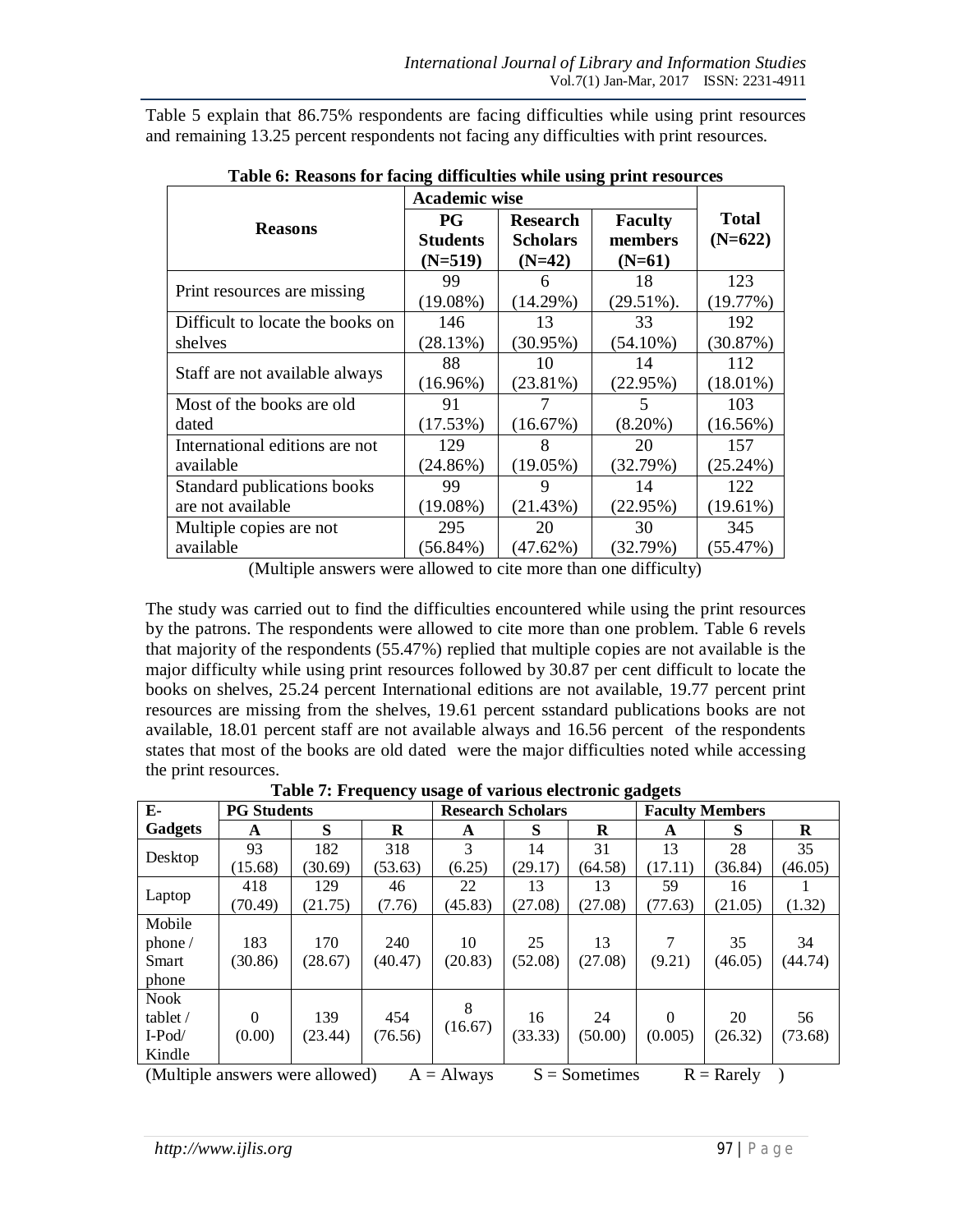Table 7 reports that distribution of the respondents according to frequency usage of electronic gadgets. It is observed from the table that majority of the respondents are not frequently using desktop because laptop replaced its place. There is high frequent use of mobile phones among PG students as compared with faculty members and Research Scholars. No PG students and Faculty members are using tablet/ipod/kindle, only 16.67 percent Research Scholars were using the same. It is underlined from the study that electronic formats are widely used by the academicians for the academic development.

|                                  | Academic wise                   |             |                     |                                      |                |                                  |         | Total          |                     |         |                    |                     |
|----------------------------------|---------------------------------|-------------|---------------------|--------------------------------------|----------------|----------------------------------|---------|----------------|---------------------|---------|--------------------|---------------------|
| <b>ONLINE</b><br><b>DATABSES</b> | <b>PG Students</b><br>$(N=593)$ |             |                     | <b>Research Scholars</b><br>$(N=48)$ |                | <b>Faculty members</b><br>(N=76) |         |                | $(N=717)$           |         |                    |                     |
|                                  | Aware                           | Not<br>sure | <b>Not</b><br>Aware | Aware                                | Not<br>sure    | Not<br>Aware                     | Aware   | Not<br>sure    | <b>Not</b><br>Aware | Aware   | <b>Not</b><br>sure | <b>Not</b><br>Aware |
| <b>ACM</b> Digital               | 279                             | 86          | 228                 | 45                                   | $\Omega$       | 3                                | 63      | $\overline{c}$ | 11                  | 387     | 88                 | 242                 |
| Library                          | (47.05)                         | (14.50)     | (38.45)             | (93.75)                              | (0.00)         | (6.25)                           | (82.89) | (2.63)         | (14.17)             | (53.97) | (12.27)            | (33.75)             |
|                                  | 432                             | 55          | 106                 | 45                                   |                | 2                                | 66      |                | 3                   | 543     | 63                 | 111                 |
| Ebsco Host                       | (72.85)                         | (9.27)      | (17.88)             | (93.75)                              | (2.08)         | (4.17)                           | (86.84) | (9.21)         | (3.95)              | (75.73) | (8.79)             | (15.48)             |
| Emerald                          | 369                             | 129         | 95                  | 46                                   |                |                                  | 70      | 3              | 3                   | 485     | 133                | 99                  |
|                                  | (62.23)                         | (21.75)     | (16.02)             | (95.83)                              | (2.08)         | (2.08)                           | (92.11) | (3.95)         | (3.95)              | 67.64)  | (18.55)            | (13.81)             |
|                                  | 271                             | 133         | 189                 | 46                                   |                |                                  | 67      |                | 4                   | 384     | 138                | 195                 |
| Jstor                            | (45.70)                         | (22.43)     | (31.87)             | (95.83)                              | (0.00)         | (4.17)                           | (88.16) | (6.58)         | (5.26)              | (53.56) | (19.25)            | (27.20)             |
| Proquest                         | 338                             | 134         | 121                 | 44                                   | $\overline{2}$ | $\overline{2}$                   | 62      | 9              | 5                   | 444     | 145                | 128                 |
|                                  | (57.00)                         | (22.60)     | (20.40)             | (91.67)                              | (4.17)         | (4.17)                           | (81.58) | (11.84)        | (6.58)              | (61.92) | (20.22)            | (17.85)             |
| Sage                             | 205                             | 181         | 207                 | 41                                   | 3              | 4                                | 52      | 12             | 12                  | 298     | 196                | 223                 |
| Collection                       | (34.57)                         | (30.52)     | (34.91)             | (85.42)                              | (6.25)         | (8.33)                           | (68.42) | (15.79)        | (15.79)             | (41.56) | (27.34)            | (31.10)             |
| Science                          | 285                             | 93          | 215                 | 43                                   | $\overline{c}$ | 3                                | 68      |                |                     | 396     | 96                 | 225                 |
| Direct                           | (48.06)                         | (15.68)     | (36.26)             | (89.58)                              | (4.17)         | (6.25)                           | (89.47) | (1.32)         | (9.21)              | (55.23) | (13.39)            | (31.38)             |
| Others                           | 250                             | 169         | 174                 | 45                                   |                | 2                                | 48      | 16             | 12                  | 343     | 186                | 188                 |
|                                  | (42.16)                         | (28.50)     | (29.34)             | (93.75)                              | (2.08)         | (4.17)                           | (63.16) | (21.05)        | (15.79)             | (47.84) | (25.94)            | (26.22)             |

|  | Table 8: Awareness of online databases |  |  |
|--|----------------------------------------|--|--|
|--|----------------------------------------|--|--|

(Numbers in parenthesis indicate percentages)

The study intends to examine the awareness level of online databases. The respondents are asked to reckon the known databases. It is clear from the table 8 that among the total respondents, faculty members and research scholar are much aware of all the listed databases than PG Students. The reason may be the PG student's not using databases much more than the research scholars and faculty members.

| Opinion      | $_{\rm PG}$     | <b>Research</b> | <b>Faculty</b> | <b>Total</b> |
|--------------|-----------------|-----------------|----------------|--------------|
|              | <b>Students</b> | <b>Scholars</b> | members        |              |
|              | 522             | 45              | 68             | 635          |
| YES          | $(80.03\%)$     | (93.75%)        | $(89.47\%).$   | (88.56%)     |
|              |                 |                 |                | 82           |
| No           | (11.97%)        | (6.25%)         | (10.53%)       | $(11.44\%)$  |
| <b>Total</b> | 593             | 48              | 76             | 717          |
|              | $(82.70\%)$     | $(6.69\%)$      | $(10.60\%)$    | $(100.00\%)$ |

**Table 9: Opinion on difficulties while retrieving electronic resources**

It is evident from Table 9 that 88.56 percent of the respondents are facing difficulties while accessing the electronic resources and remaining 11.44 percent respondents said they are not facing any difficulty for the same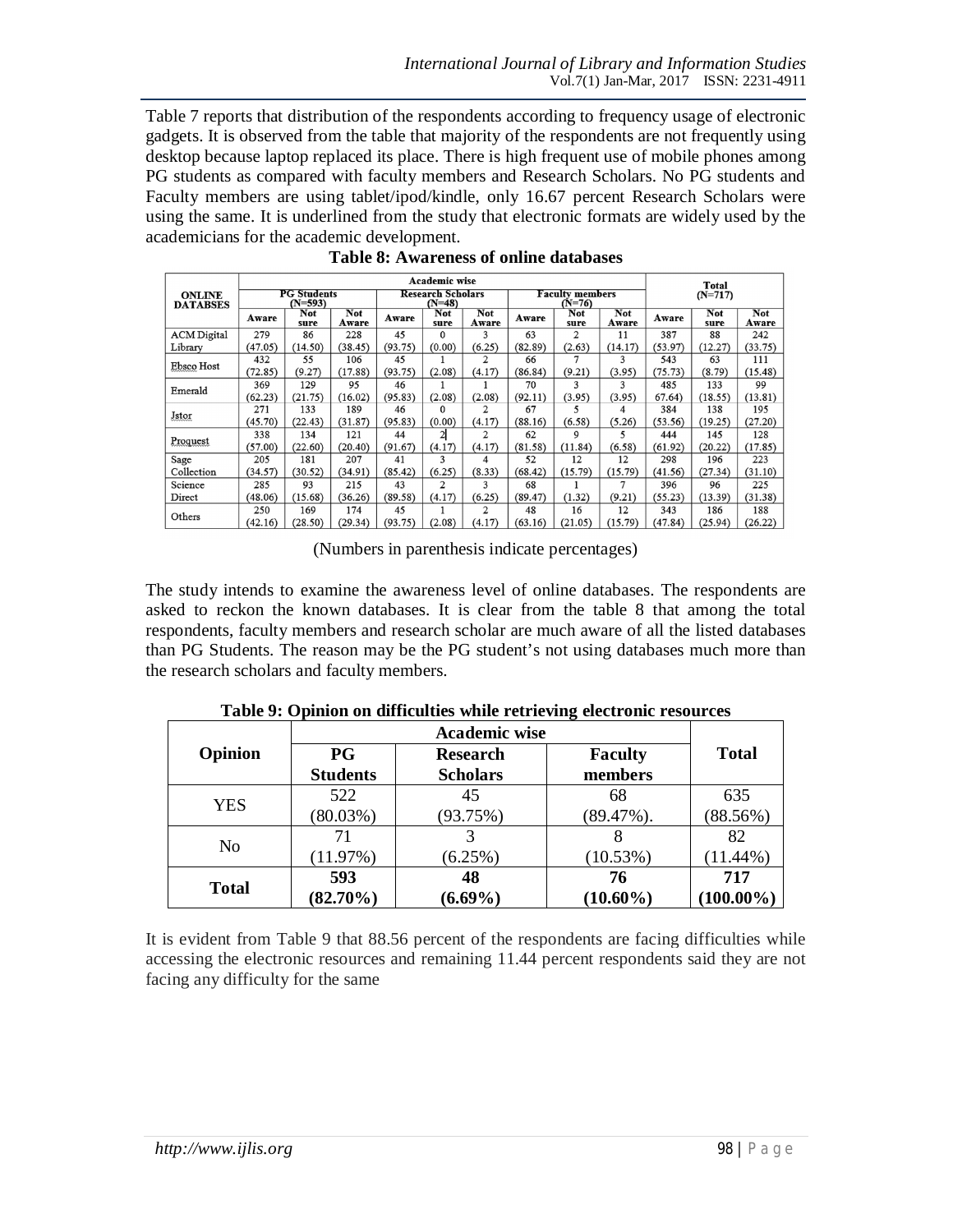| Twele Tor Treasons for nearing unfrequence while feathering electricities resources |                      |             |             |              |  |  |  |  |
|-------------------------------------------------------------------------------------|----------------------|-------------|-------------|--------------|--|--|--|--|
|                                                                                     | <b>Academic wise</b> |             |             |              |  |  |  |  |
| <b>Reasons</b>                                                                      | PG.                  | Research    | Faculty     | <b>Total</b> |  |  |  |  |
|                                                                                     | <b>Students</b>      | scholars    | members     | $(N=635)$    |  |  |  |  |
|                                                                                     | $(N=522)$            | $(N=45)$    | $(N=68)$    |              |  |  |  |  |
| Internet connection is slow while using                                             | 69                   | 14          | 18          | 101          |  |  |  |  |
| e-resources                                                                         | $(13.22\%)$          | $(31.11\%)$ | (26.47%)    | $(15.91\%)$  |  |  |  |  |
|                                                                                     | 67                   | 11          | 13          | 91           |  |  |  |  |
| Limited computer terminals in the library                                           | $(12.84\%)$          | $(24.44\%)$ | (19.12%)    | (14.33%)     |  |  |  |  |
| Problems with back issues of the periodicals                                        | 61                   | 5           | 9           | 75           |  |  |  |  |
|                                                                                     | (11.69%)             | $(11.11\%)$ | $(13.24\%)$ | $(11.81\%)$  |  |  |  |  |
|                                                                                     | 108                  | 10          | 22          | 140          |  |  |  |  |
| Staffs are not available always                                                     | $(20.69\%)$          | (22.22%)    | (32.35%)    | (22.05%)     |  |  |  |  |
| Too much information retrieved                                                      | 230                  | 19          | 39          | 288          |  |  |  |  |
|                                                                                     | $(44.06\%)$          | $(42.22\%)$ | (57.35%)    | (45.35%)     |  |  |  |  |
| Lack of knowledge for effective retrieve the                                        | 188                  | 23          | 43          | 254          |  |  |  |  |
| e-resources                                                                         | $(36.02\%)$          | $(51.11\%)$ | $(63.24\%)$ | $(40.00\%)$  |  |  |  |  |

**Table 10: Reasons for facing difficulties while retrieving electronic resources**

(Multiple answers were allowed to cite more than one difficulty)

Table 10 confirm that the various difficulties that the patrons faced while accessing the electronic resources. Among them, majority of the respondents (50.09%) replied that too much information retrieved is the major difficulty while accessing the electronic resources followed by 44.17 percent lack of knowledge for effective retrieve the e-resources, 24.25 percent staff are not available always, 17.57 percent Internet connection speed slow, 15.83 percent limited computer terminals in the library and 13.04 percent problems with back issues of the periodicals were the major difficulties noted in the study.

**Findings:** The major findings of the study are: -

- 44.63 percent of the respondents were belongs to IIM-Bangalore, 39.33 percent belongs to IIM-Kozhikode and the remaining 16.04 percent respondents are from IIM-Trichy.
- 73.5 percent (527) are male respondents and 26.5 percent (190) are female respondents.
- There is domination of engineering students whose percentage share is 65.55, when we see graduation background wise classification of the respondents.
- Majority of the respondents (54.25%) are using both formats print as well as electronic for getting the information.
- 86.75% respondents are facing difficulties while using print resources.
- Majority of the respondents (55.47%) replied that multiple copies are not available is the major difficulty while using print resources.
- Majority of the respondents are not frequently using desktop because laptop replaced its place. There is high frequent use of mobile phones among PG students as compared with faculty members and Research Scholars.
- Among the total respondents, faculty members and research scholar are much aware of all the listed databases than PG Students.
- 88.56 percent of the respondents are facing difficulties while accessing the electronic resources.
- Majority of the respondents (50.09%) replied that too much information retrieved is the major difficulty while accessing the electronic resources.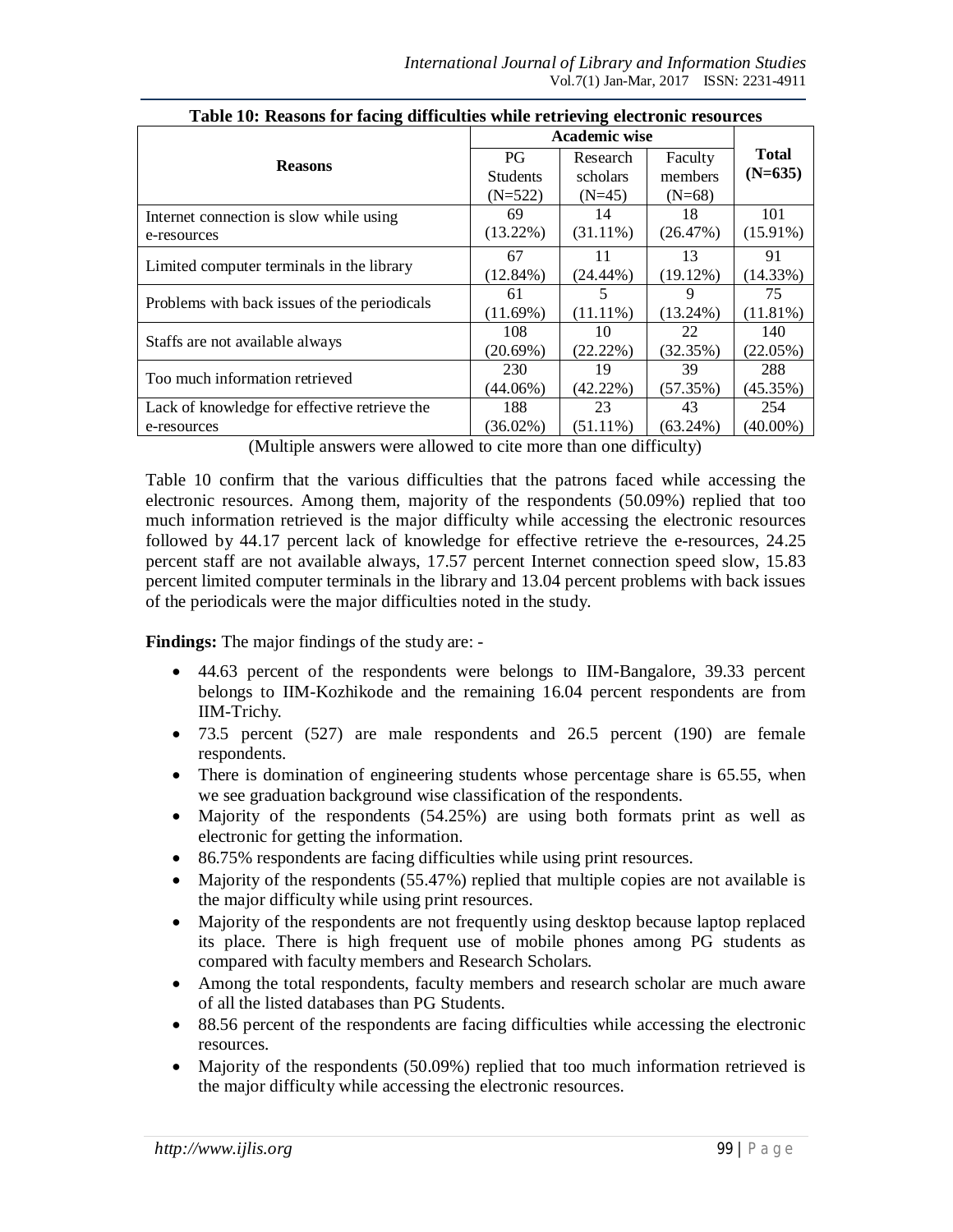#### **CONCLUSIONS:**

The study observed that publication industry is forcing the academic libraries and library authorities to develop their collection from printed version to electronic format. At the same time due to ICT development and its tools and techniques, patrons and authorities felt that information acquisition, maintenance, dissemination, archiving and usage is simple as well as effective. In other way, the printed resources have its own merits. Printed resources have not been replaced completely in the electronic or digital format. Therefore, the libraries have to continue their function in a hybrid environment. Library professionals have also to develop their skills in handling the electronic resources along with print resources.

In the digital environment, for the library professionals acquiring and subscribing the various documents and online databases is one task but other hand information dissemination, creating awareness, marketing the subscribed databases and other products is a very challenging role. The study suggests the library authorities have to conduct regular orientations and hands on training programme with dynamic marketing strategies to attract the patrons to increase the utilisation of library resources as well as facilities. In this context, the library staff can approach the product marketing executives and subject experts to explain about the product to the patrons. At the same time, library authorities should also work in partnership with faculty members in promoting the subscribed databases and other products. Library staff should prepare the library manuals and distribute them to all the patrons. At the same time they should provide the user manuals of the subscribed databases in the library webpage for quick reference.

Before summer project and placement time the library should encourage the post graduate students to get aware about information literacy, library collection, library subscribed various online databases, factual databases, plagiarism software, and reference manual tools. It is necessary to market the information products and services using different marketing tools i.e., conducting surprise online quiz programmes, e-mail alerts, know about your library, library exhibitions, databases seminars, library week events etc. The library authorities should highlight the subscribed online databases, timing and mode of accessing point, and the accessible terminals.

### **REFERENCES:**

- 1. Anthony, W. Ferguson. (2006). Print to Electronic: The University of Hong Kong Case, *Collection Building*, 25(3), pp. 85-88.
- 2. Chuma O. Nnadozie, Juliana O. Akidi and Nnamdi E. Onyekweodiri (2015). Journal usage in selected University and Polytechnic Libraries in Nigeria. *International Journal of Library and Information Science*, 4 (3), 26-29.
- 3. Gurudev Singh (2002). Use of College Libraries by Faculty members of University of Delhi, *Library Herald*, 40(4), pp. 263-270.
- 4. Krishna Naik, R and Raju Naik, S. (2016). Use of e-resource by Higher Education Students and Faculty Members in Chikkamangalur District: A Survey. *International Journal of Library and Information Studies,* 6 (3), 91- 96. Retrieved from http://ijlis.org/img/2016\_Vol\_6\_Issue\_3/91-96.pdf
- 5. Manok Kumar Sinha (2008) Prospects of e-journals Consortium Imitative for Technical Educational Institutions in India: Issues and Challenges, paper presented at the 9<sup>th</sup> Annual National Convention of MALIBNET on Business and Management Librarianship: The decade ahead, New Delhi.